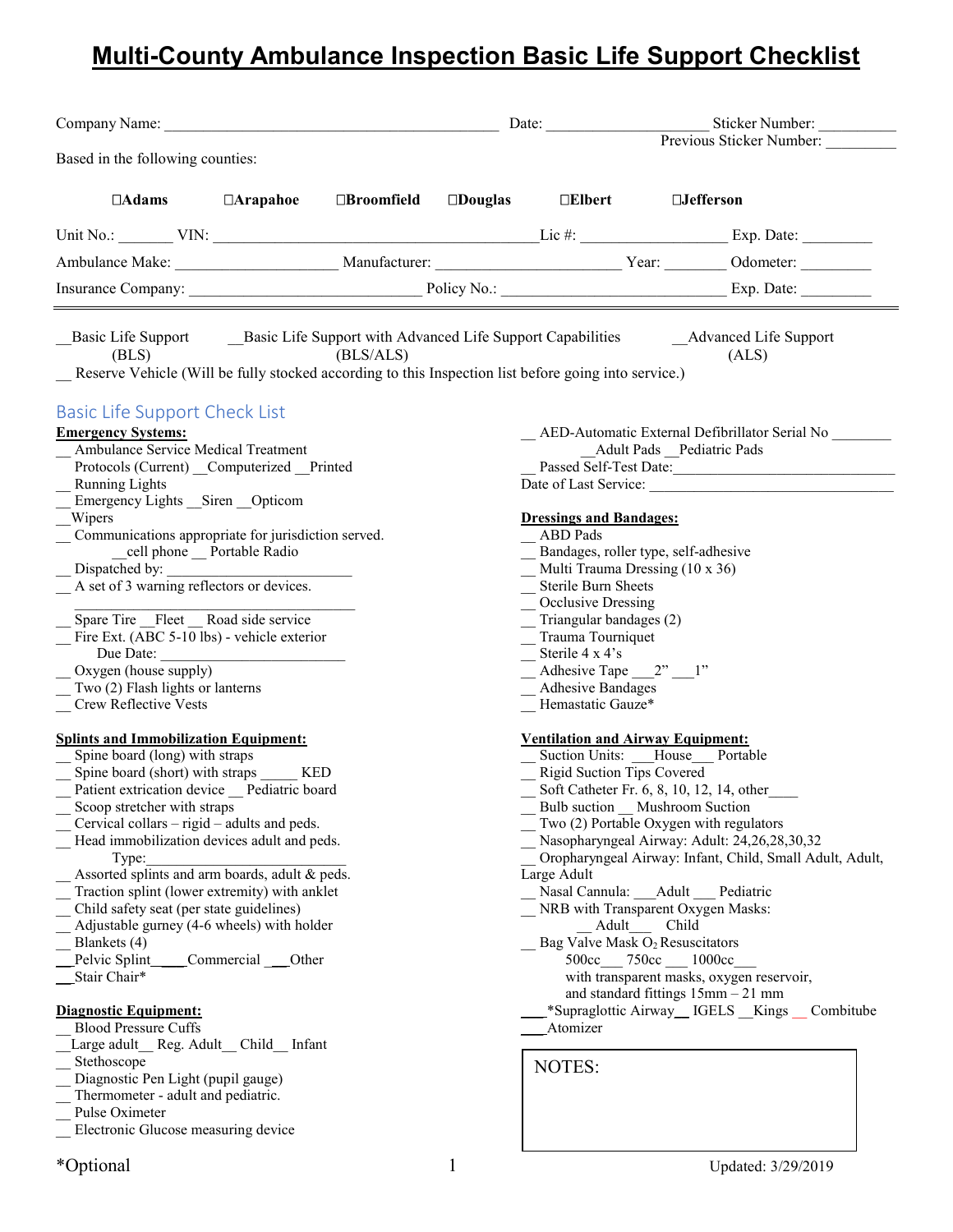#### **Intravenous and Irrigation Equipment:**

- Sterile Irrigation
- \_\_ IV solution volume expander, \_\_1000mL\_\_ 500mL
- Heated storage: \_Yes \_\_ No \*
- IV Arm boards, \_\_Adult \_\_Pediatric
- \_\_ Constricting bands
- Alcohol Wipes Other:
- **IV** administration sets: Micro Macro
- Blood pumps Other:
- IV venipuncture needles: sizes: \_\_\_\_\_thru
- (If required by Medical Director or company.) \_\_ **\***Blood specimen equipment

#### **Obstetrical Equipment:**

- Sterile OB kit to include towels, 4x4's, ABD pads, umbilical tape or cord clamps, scissors or scalpel, bulb syringe, sterile gloves, drapes, blanket, or thermal absorbent blanket, stocking cap, heat source:
- \_\_ Meconium/mucous trap/mushroom suction

#### **Body Substance Isolation (BSI):**

- Protective eyewear
- Sterile Gloves
- Non-sterile Latex Free Gloves
- N95 masks which can be universal of size
- Sharps containers for the appropriate disposal

Medical Director: \_\_\_\_\_\_\_\_\_\_\_\_\_\_\_\_\_\_\_\_\_\_\_\_\_\_\_\_\_\_\_\_\_\_\_\_ Medical Facility: \_\_\_\_\_\_\_\_\_\_\_\_\_\_\_\_\_\_\_\_\_\_\_\_\_\_\_\_\_\_\_\_\_\_\_\_\_

\_\_ **\***Masks, non-sterile surgical

#### NOTES:

 and storage of medical waste and biohazards \_\_ Sharps container in Jump Kit

#### **Safety Equipment:**

- Fire Ext. (ABC 5-10 lbs) vehicle interior Due Date:
- No smoking sign (patient compartment)
- Shears, heavy duty (Trauma)
- Ring cutter  $*$
- Safety seat belts, including squad bench
- Restraining devices for all equip. in Pt. Comp.

#### **Additional Equipment and Supplies:**

Appropriate cleaning supplies including: disinfectant cleaner.

 $\mathcal{L}_\text{max}$  , and the set of the set of the set of the set of the set of the set of the set of the set of the set of the set of the set of the set of the set of the set of the set of the set of the set of the set of the \_\_ Trash Bags (biohazard). Disposed at: \_\_\_\_\_\_\_

- \_\_ Vehicle cleanliness: \_\_Cab \_\_ Patient Compartment \_\_ Storage Cupboards
	- \_\_ Triage tags
- Extrication Equipment \* Yes No
- All Equipment on the ambulance is properly secured
- Supplies are maintained and stored according to the manufacturer's recommendations and requirements

| $\Box$<br><b>Approved Basic Life Support (BLS)</b>    | Not Approved. - Re-inspection required.<br>❏ |
|-------------------------------------------------------|----------------------------------------------|
| <b>Inspection Expires:</b>                            | Date of Re-inspection:                       |
|                                                       |                                              |
| Please print Ambulance Service Representative's Name: |                                              |
| Ambulance Service Representative Signature            | Date                                         |
|                                                       |                                              |
| Mona Fellers, Multi-County Ambulance Inspector        | Date                                         |
|                                                       |                                              |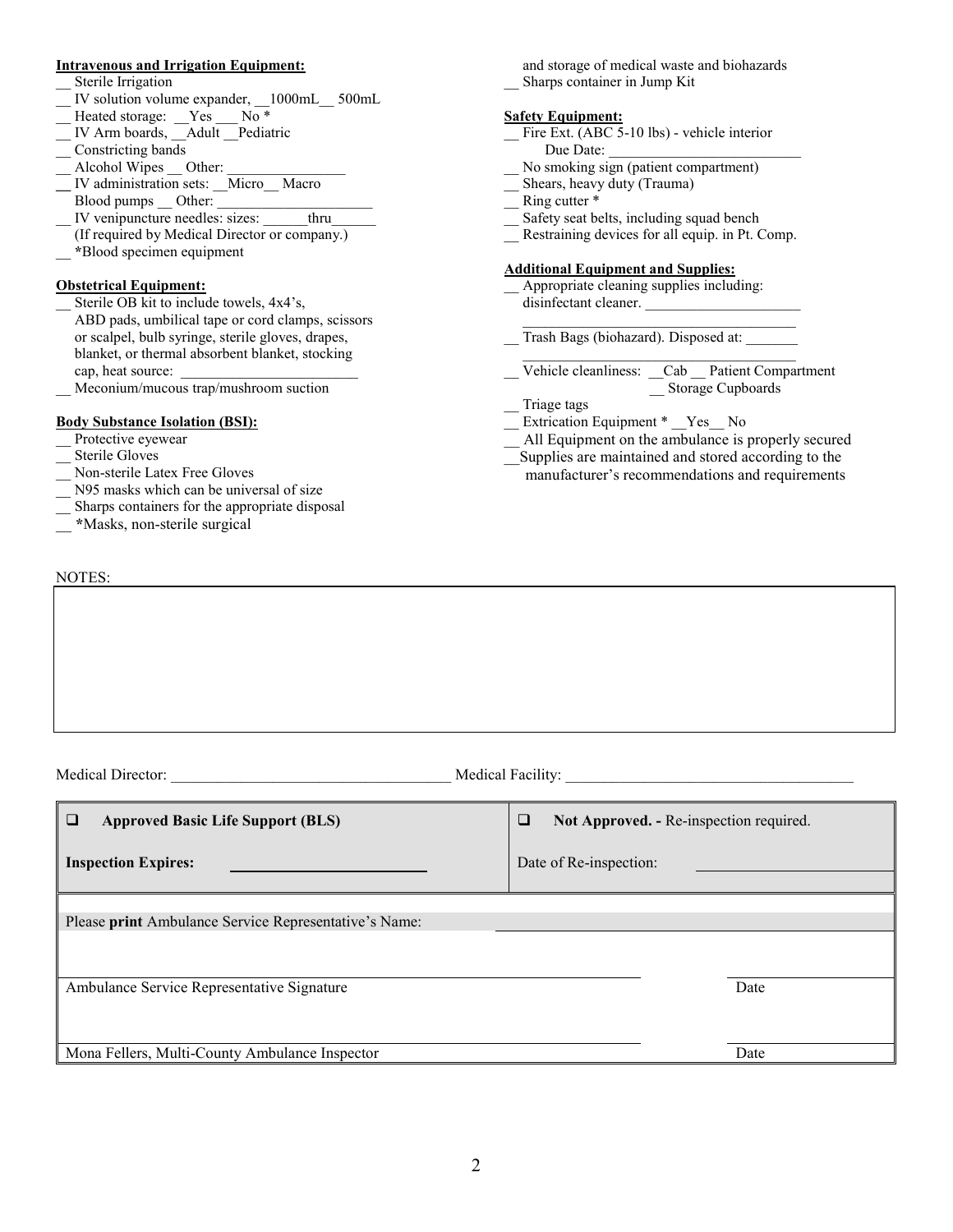| <b>Multi-County Ambulance Inspection Advanced Life Support Checklist</b>                                                                                                                                                                                                                                                                                                                                                                                                                                                                                                                                                                                                                         |                                                                                               |               |                                                                                                                                                                                                                                                                           |                                                                                                                                 |  |
|--------------------------------------------------------------------------------------------------------------------------------------------------------------------------------------------------------------------------------------------------------------------------------------------------------------------------------------------------------------------------------------------------------------------------------------------------------------------------------------------------------------------------------------------------------------------------------------------------------------------------------------------------------------------------------------------------|-----------------------------------------------------------------------------------------------|---------------|---------------------------------------------------------------------------------------------------------------------------------------------------------------------------------------------------------------------------------------------------------------------------|---------------------------------------------------------------------------------------------------------------------------------|--|
|                                                                                                                                                                                                                                                                                                                                                                                                                                                                                                                                                                                                                                                                                                  |                                                                                               |               |                                                                                                                                                                                                                                                                           |                                                                                                                                 |  |
| Advanced Life Support Checklist:<br><b>Ventilation Equipment:</b><br>Chest Decompression: Commercial Self Kit<br>Cricothyrotomy Tray: Commercial or Self-Kit<br>Including betadine<br>Laryngoscope and Blades, straight and/or curved<br>sizes: Straight: 0, 1, 2, 3, 4, Curved: 0, 1, 2, 3, 4<br>*Video Scope<br>Endotracheal Tubes (1 each uncuffed & 2 each cuffed)<br>Uncuffed: 2.5 3 3.5 4 4.5 5 5.5<br>Cuffed: $6.5777.5888.579$<br>Stylets Adult Pedi PP *Bougie<br>End Tidal CO <sub>2</sub> , capnography or alternative device, FDA<br>approved to determine endotracheal tube placement<br>CAP _Colormetric<br>Endotracheal Tube Holder<br>*BAM<br>Curved Forceps _ Adult _ Pediatric |                                                                                               |               | <b>Patient Assessment Equipment:</b><br>Patient Cables:<br>Limb Leads<br>$\quad$ 12 -AED, PACE, CV, Defib.<br>Adult Paddles or Combi-Pads<br>Pediatric Paddles or Combi-Pads<br>Presentation<br>Recorder and Paper<br>Passed Self-Test<br><b>Miscellaneous Equipment:</b> | Monitor/Defibrillator Operational Check:<br>Monitor Serial No.<br>Pulse OX, BP, ET-CO <sub>2</sub> $*$<br>Date of last service: |  |
| Nebulizer Adult Pediatric Mask Adapt<br>Nasogastric Tube $*\overline{\phantom{1}}$ Size 16 $\overline{\phantom{1}}$ Size 18<br><b>CPAP</b><br><b>IV Fluids and Equipment:</b><br>Soluset<br>D5W or NaCL, *10 mL Flush _50mL or 100mL                                                                                                                                                                                                                                                                                                                                                                                                                                                             |                                                                                               | <b>NOTES:</b> |                                                                                                                                                                                                                                                                           | Pediatric "length-based" device for sizing drug<br>dosage calculation and sizing equipment<br>Type: Date:                       |  |
| NaCL or LR, 500mL or 1,000 ml bags<br>*D5W 250 ml bags<br>IO<br>Betadine<br><b>Medications:</b><br>Denver Protocols Medication List (attached).                                                                                                                                                                                                                                                                                                                                                                                                                                                                                                                                                  |                                                                                               |               |                                                                                                                                                                                                                                                                           |                                                                                                                                 |  |
| *Optional                                                                                                                                                                                                                                                                                                                                                                                                                                                                                                                                                                                                                                                                                        |                                                                                               |               |                                                                                                                                                                                                                                                                           |                                                                                                                                 |  |
| $\Box$ Approved ALS<br><b>Approved BLS with ALS capabilities</b><br><b>Approved BLS with CDPHE Waivers</b><br>$\Box$ Approved BLS (ALS Checklist N/A)                                                                                                                                                                                                                                                                                                                                                                                                                                                                                                                                            | $\Box$ Approved BLS with ALS<br>capabilities -SHARED<br><b>EQUIPMENT</b> with<br><b>Units</b> |               |                                                                                                                                                                                                                                                                           | Not Approved<br>Re-inspection required                                                                                          |  |
| <b>Inspection Expires:</b>                                                                                                                                                                                                                                                                                                                                                                                                                                                                                                                                                                                                                                                                       |                                                                                               |               |                                                                                                                                                                                                                                                                           | Date of Re-inspection:                                                                                                          |  |

Please **print** Ambulance Service Representative's Name:

Ambulance Service Representative's Signature Date

Mona Fellers, Multi-County Ambulance Inspector Date